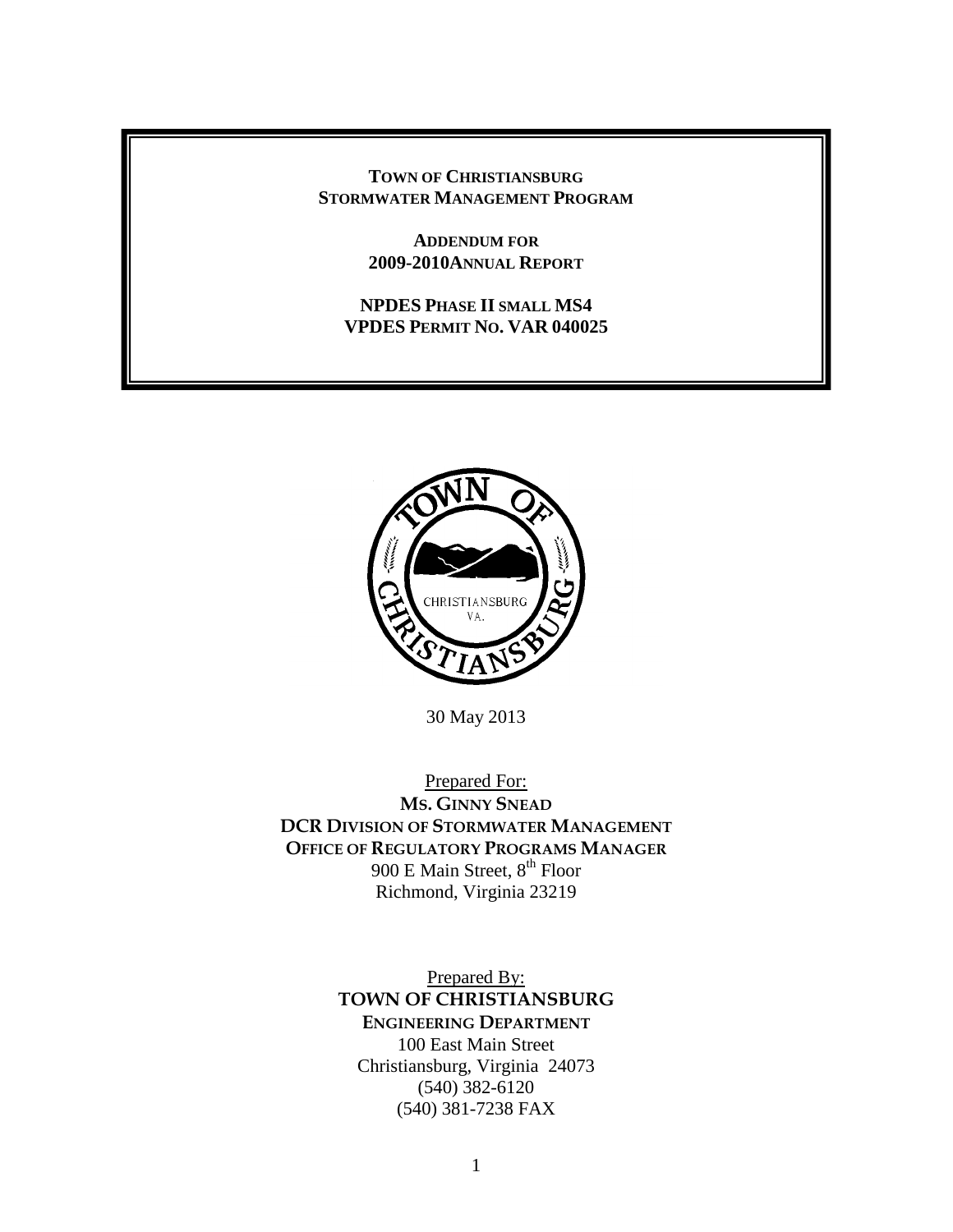## **The following is an addendum to the Town of Christiansburg MS4 Annual Report for the 2009-2010 reporting year.**

## **Minimum Control Measure No. 1: Public Education and Outreach**

### **A. Status of Compliance with Permit Conditions**

For the 2009-2010 reporting year, MCM 1 was in general but not complete compliance with the permit conditions. The Town executed a public education program that distributed public education materials and conducted public outreach to inform and educate the general public about stormwater impacts. The Town did not get information signs installed at the model bioretention system as contained in the MS4 Program Plan, therefore was not in full compliance with permit conditions. The aim of the public education program was to increase individual, household, public employee, business and general public knowledge about ways to reduce stormwater pollution and associated hazards from illegal dumping. This was in compliance with the Town's MS4 Program Plan and permit conditions.

### **B. Assessment of the Appropriateness of BMPS**

The four BMPs for this category were appropriate for MCM 1. The public education program used various methods and means to target a diverse group of audiences. The BMP 1.1 Stormwater Webpage provided self-serve education material for anyone on the internet. The BMP 1.2 Stormwater Mailer provided information to all Christiansburg addresses and P.O. Box holders. The BMP 1.3 Model Stormwater System was constructed and will serve as a full-size functioning model BMP. The information signs for this system were designed but not installed within the reporting year. The BMP 1.4 Storm Drain Labeling practice reached into individual neighborhoods providing a No Dumping message on MS4 inlets. These various BMPs were appropriate for providing stormwater education for the Town of Christiansburg's MS4.

### **C. Progress towards achieving measurable goals for the MCM**

Substantial progress was made towards achieving the measurable goals for MCM 1. The Town website was maintained to provide basic stormwater education for website users. A TMDL Fact Sheet was added to the webpage that specifically addressed TMDL conditions for streams in town. The stormwater mailer was sent to all business, residential, and commercial addresses and P.O. Boxes in Christiansburg, requiring the printing and mailing of over 10,000 mailers. The model stormwater system was constructed, and an additional 100 storm drain structures were marked with No Dumping messages. All these public education items made information about stormwater, stormwater pollution, and stormwater pollution prevention readily available to everyone within the Town of Christiansburg, which were the measureable goals for MCM 1.

# **Minimum Control Measure No. 2: Public Involvement / Participation**

## **A. Status of Compliance with Permit Conditions**

For the 2009-2010 reporting year, MCM 2 was not in general compliance with the permit conditions due to manpower constraints. The Town did not hold the planned public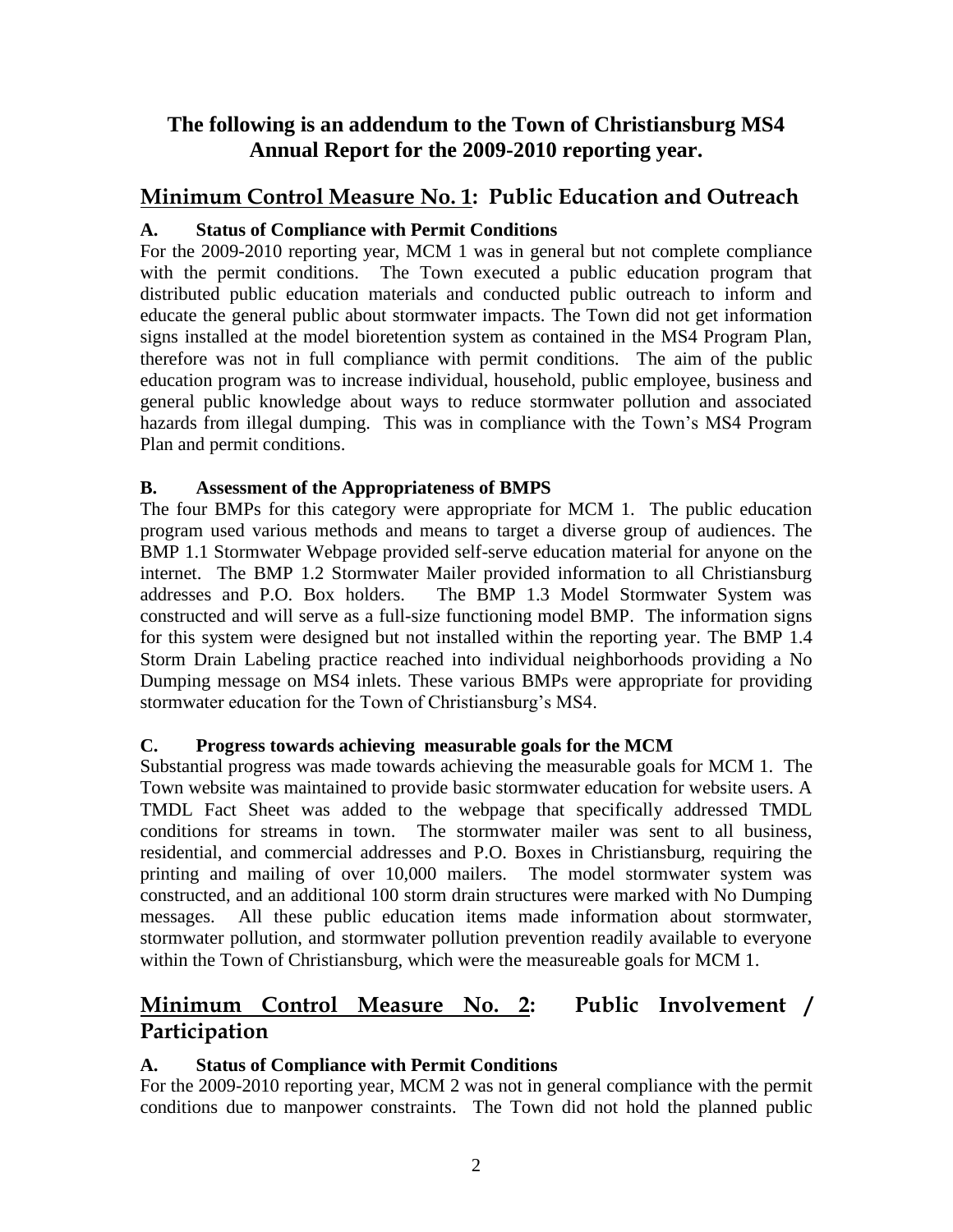involvement meetings to satisfy the MS4 Program Plan and associated permit conditions, although another public involvement/participation event did occur. However, the Town has since participated in a public event, and is planning to host a training event for the second meeting. The Town participated in the Depot Days event held on 11 May 2013. This event was held in the Cambria area of Town adjacent to the 1860's train depot and Crab Creek. The Town hosted a booth with environmental coloring sheets for kits, flyers, posters, and other information about the TMDL streams in Town, highlighting the nearby Crab Creek as impaired waters. The Town will also host and participate in a 2 day DCR training event in place of the second meeting that was not held. June  $4<sup>th</sup>$  and  $5<sup>th</sup>$ are the proposed dates for the 2-day stormwater training event. Specific topics to be covered in the training include the Virginia Stormwater Management Law and Regulations, the Stormwater Handbook, the Stormwater BMP Clearinghouse, the E-Permitting System and the roles and responsibilities of a VSMP Administrator, Plan Reviewer and Inspector. These meetings are intended to bring MCM 2 into general compliance with the MS4 Program Plan and permit conditions.

#### **B. Assessment of the Appropriateness of BMPS**

The three BMPs for this category were appropriate for MCM 2. The BMP 2.1 TMDL Session is intended to involve the general public with the Town's MS4 Program and provide specific information relating to TMDLs. The BMP 2.2 Developer / Engineer Stormwater Quality Treatment Design and Construction Information Session serves to improve the dialog with the local design community about various stormwater quality design and construction issues. The BMP 2.3 Provide MS4 Annual Report at Town Council Meeting will also involve the public at large by providing this report to Town Council and the general public. Should any discussion take place this would be appropriate public involvement. Accordingly, these various BMPs were appropriate for providing public involvement / participation opportunities for the Town of Christiansburg's MS4.

### **C. Progress towards achieving measurable goals for the MCM**

Moderate progress was made towards achieving the measurable goals for MCM 2 during the reporting year. Due to manpower constrains, the public involvement meetings did not occur as planned, however the Town did participate in the Earth Day 2010 event at Christiansburg High School. The Town provided stormwater and TMDL information to all who visited the Town's booth. This event was not included in the Program Plan but did satisfy MCM 2 Measurable Goals. Also, the MS4 Annual Report was provided to Town Council, and was available for review and inspection by the general public. Although not completely achieved, the Public Involvement/Participation events resulted in moderate progress towards achieving the measurable goals for MCM 2 during the reporting year. The Town has since participated in the Depot Days Event on 11 May 2013. This resulted in more progress towards meeting the measurable goals for MCM 2. Furthermore, the Town is planning on hosting a 2-day training event, which will result in the Town meeting all the measurable goals for MCM 2, as contained in the MS4 Program Plan.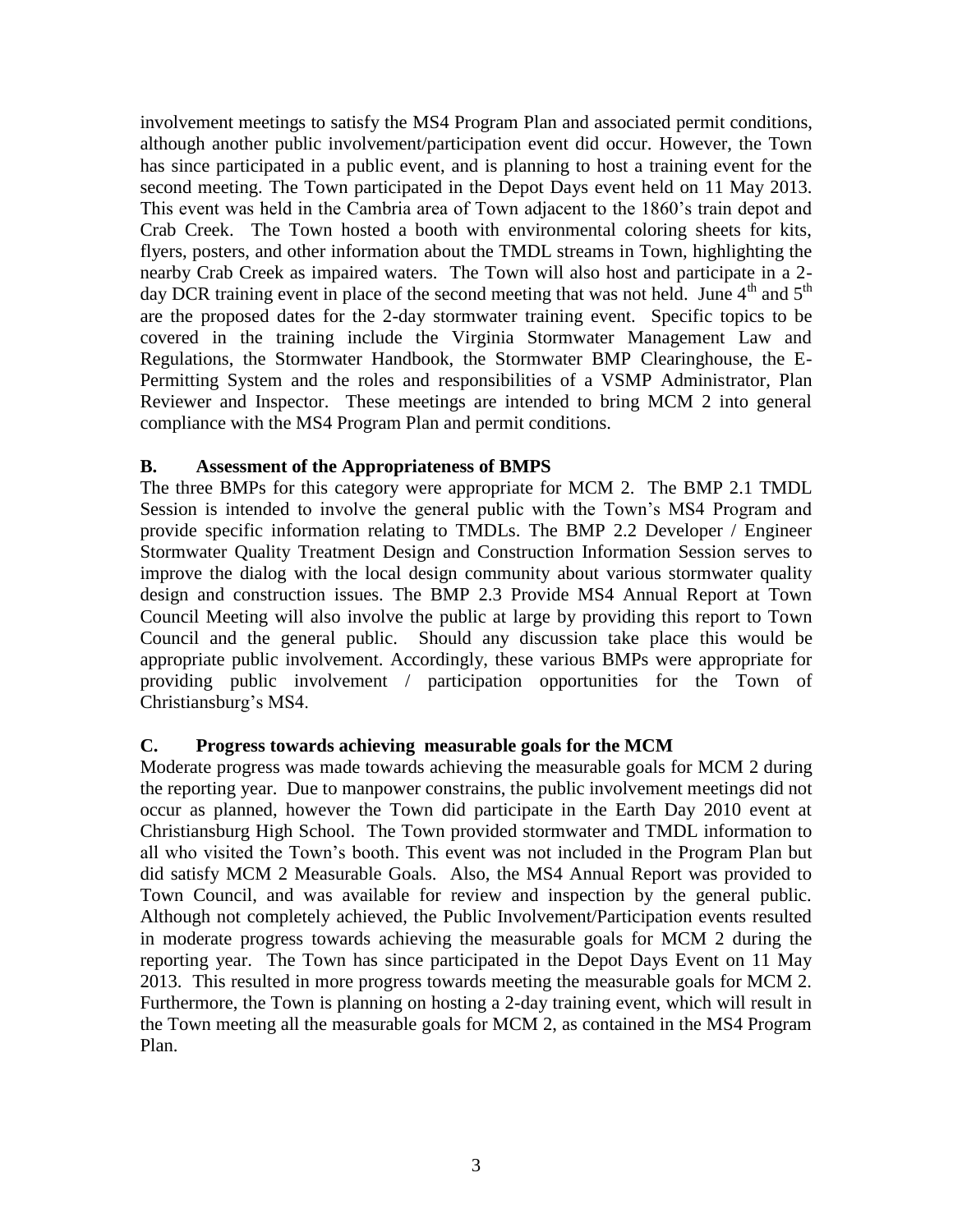# **Minimum Control Measure No. 3: Illicit Discharge Detection and Elimination**

## **A. Status of Compliance with Permit Conditions**

For the 2009-2010 reporting year, MCM 3 was in general but not complete compliance with the permit conditions. The Town did continue to update the MS4 mapping, perform outfall reconnaissance inspections on known outfalls; however it did not finalize the draft Illicit Discharge Detection and Elimination Plan (IDDE Plan) in accordance with the MS4 program plan. This plan will rely heavily on *Article III. Illicit Discharge* of Chapter 10 of Christiansburg Town Code. This article prohibits non-stormwater discharges to the MS4 that are not otherwise called out as exempt. By not finalizing the IDDE Plan this portion of MCM 3 was not in full compliance the MS4 Program Plan and permit conditions.

### **B. Assessment of the Appropriateness of BMPS**

The two existing BMPs and one new BMP for this category were appropriate for MCM 3. By continuing to update the GIS database of MS4 infrastructure, BMP 3.1 Storm Sewer System Mapping identifies and provides the location of Town facilities for IDDE activities. The BMP 3.2 Illicit Discharge Detection and Elimination Plan will identify and address non-stormwater discharges to the MS4 system. The new BMP 3.3 Inflow and Infiltration Elimination Program will continue to develop and execute the sanitary sewer I&I Reduction Program. This will work to reduce sanitary sewer peak flowrates and eliminate overflows. Together, these three BMPs are appropriate for MCM 3.

### **C. Progress towards achieving measurable goals for the MCM**

Substantial progress was made towards achieving the measurable goals for MCM 3. The stormwater mapping updates allowed the Town to effectively focus on MS4 infrastructure for IDDE activities. Although the IDDE Plan was not formally completed, the Town operated in accordance with the draft plan. During the reporting year, 0 suspected illicit discharge events occurred. Furthermore, the Town performed outfall reconnaissance on 100% of known MS4 outfalls (MS4 Program plan only required 50% of outfalls) demonstrating that the Town is actively seeking to locate and address nonstormwater discharges. The result of these efforts is that the Town has made substantial progress prohibiting, preventing, and causing the termination of illicit discharges to the MS4.

# **Minimum Control Measure No. 4: Construction Site Stormwater Runoff Control**

## **A. Status of Compliance with Permit Conditions**

For the 2009-2010 reporting year, MCM 4 was in general compliance with the permit conditions. The Town continued to operate a DCR approved Erosion and Sediment Control (ESC) program. This program required all land disturbances of larger than 10,000 square feet to occur in accordance with an approved ESC plan. Disturbances of larger than 1 acre are required to provide documentation of a request for VSMP permit coverage prior to issuance of a local land disturbance permit. This program operates in accordance with *Article I. Erosion and Sediment Control* of Chapter 10 of Christiansburg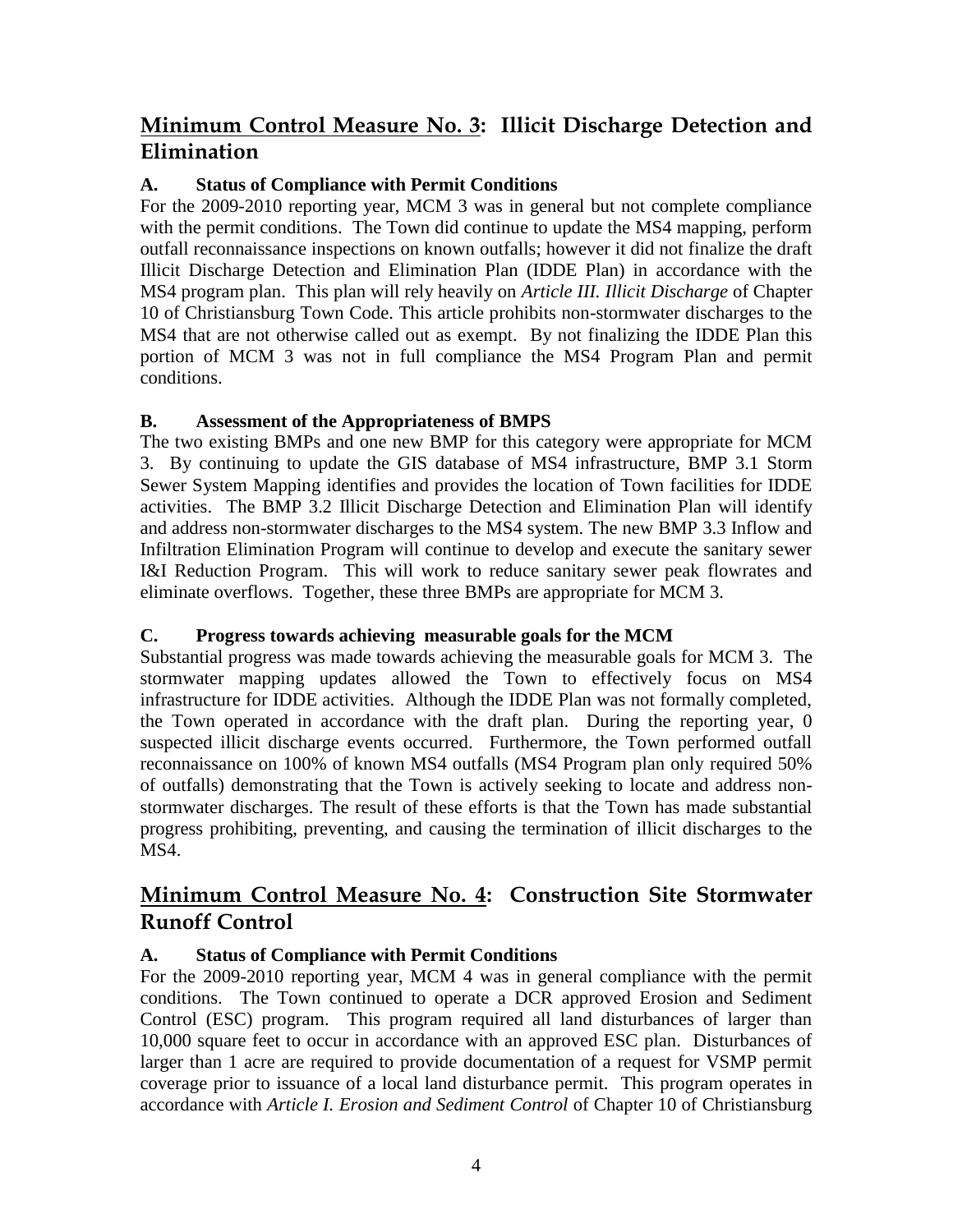Town Code and Virginia ESC Law and regulations. The ESC program provides for ESC plan approval, routine site inspections, enforcement, and tracking of land disturbance activities. These activities were reported to Virginia DCR as required.

## **B. Assessment of the Appropriateness of BMPS**

The BMP for this category were appropriate for MCM 4. The ESC Program addresses the required elements for MCM 4 as provided in the regulations.

## **C. Progress towards achieving measurable goals for the MCM**

The measurable goals were achieved for MCM 4 for the reporting year. The Town enforced and updated as needed, the programs and procedures that reduce pollutants in stormwater runoff from land development projects larger than 10,000 square feet.

# **Control Measure No. 5: Post-Construction Stormwater Management in New Development and Redevelopment**

## **A. Status of Compliance with Permit Conditions**

For the 2009-2010 reporting year, MCM 5 was in general compliance with the permit conditions. The Town continued to implement and enforce procedures to address postdevelopment stormwater runoff for all land development project disturbing greater than 10,000 square feet. This included requiring BMPs, adequate site design, a maintenance plan and maintenance agreements for regulated projects. The Town also performed BMP inspections for Town facilities and private facilities with maintenance agreements.

## **B. Assessment of the Appropriateness of BMPS**

The two BMPs for this category were appropriate for MCM 5. The Town reviewed and approved stormwater management plans that were complaint with *Article II. Stormwater Management* of Chapter 10 of Christiansburg Town Code and Virginia Stormwater Management Law and regulations. These plans included appropriate maintenance plans and long-term maintenance agreements. Furthermore, the Town inspected all Town owned / operated facilities and those facilities which have maintenance agreements. The Town required stormwater management plans for projects disturbing 10,000 square feet or more in an effort to address the various impaired waters draining from Town. This requirement was more stringent than minimum state standards and was appropriate for the 305(b)/303(d) Impaired Waters draining from and downstream of Town. These actions were appropriate for MCM 5.

## **C. Progress towards achieving measurable goals for the MCM**

The measurable goals were achieved for MCM 5 for the reporting year. The Town only approved plans with adequate stormwater management components for land development projects larger than 10,000 square feet. The Town inspected all required facilities as laid out in the MS4 Program Plan. This results in meeting the MCM 5 measurable goals.

# **Minimum Control Measure No. 6: Pollution Prevention / Good Housekeeping for Municipal Operations**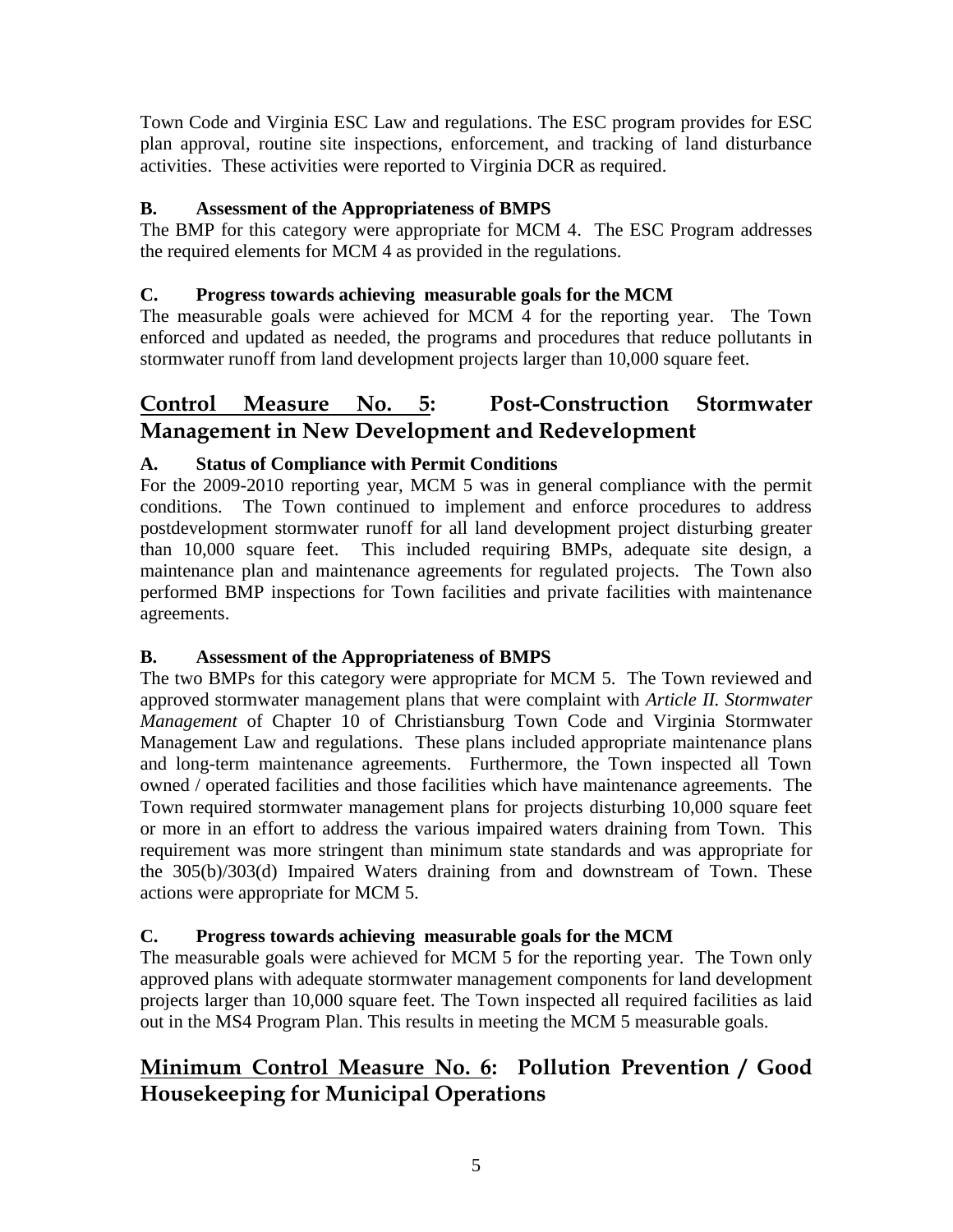#### **A. Status of Compliance with Permit Conditions**

For the 2009-2010 reporting year, MCM 6 was in general but not complete compliance with the permit conditions. The Town continued to participate in an annual household hazardous waste collection event, perform employee training, sweep Town maintained streets, perform leaf pickup, perform daily operations in a stormwater conscious manner (store road-salt indoors, use vehicle wash-bays draining to sanitary sewer) clean storm sewers, and perform MS4 Program Plan updates as needed. The Town did not complete a public works facility stormwater inspection in accordance with the MS4 Program Plan therefore was not in complete compliance with permit conditions.

#### **B. Assessment of the Appropriateness of BMPS**

The eight BMPs for this category were appropriate for MCM 6. The BMP 6.1 Household Hazardous Waste Collection event collected and properly disposed of hazardous waste that otherwise would have ended up in regular municipal garbage or being illegally dumped. The BMP 6.2 Street Sweeping Program picked up sediment, road grime, trash, and other gross pollutants which would have would have been washed into the nearest stream, had sweeping not occurred. The BMP 6.3 Leaf Pickup Program picked up leaves and other organic waste in an effort to properly dispose of these residential wastes. The BMP 6.4 Stormwater Pollution Prevention Measures in use during Municipal Operations provided stormwater training for municipal employees, required that road-salt be stored indoors such that it is not exposed to excess precipitation, and required that public works vehicles be cleaned in a wash facility that drains to the sanitary sewer. Also, the BMP 6.5 Storm Sewer Cleaning Program let to the cleaning of storm sewer system piping and structures, resulting in several tons of gross pollutants not being washed into receiving waters. These good housekeeping items appropriately target municipal operations to prevent unnecessary stormwater pollution. BMP 6.6 Town's MS4 Program Updates required updates as necessary by permit, regulation, or law updates. BMP 6.7 Evaluate Properties Owned or Operated by the Town required the Town to evaluate properties in light of stormwater compliance, which is appropriate for MCM 6. Finally, with BMP 6.8 Annual Characterization, the Town estimated the volume of stormwater and pollutants discharged by the Town's MS4. In total, these BMPs were appropriate for MCM 6.

#### **C. Progress towards achieving measurable goals for the MCM**

Substantial progress was made towards achieving the measurable goals for MCM 6. The Town achieved most of the measureable goals by working to preventing unnecessary stormwater pollution by aiding in the collection and proper disposal of household waste. The Town also prevented unnecessary stormwater pollution by removing excess roadway dirt and sediment, by picking up fallen leaves, and by providing stormwater training for Public Works employees. The Town did not perform a public works facility inspection in accordance with the MS4 Program Plan, so not all measurable goals were achieved. The Town did update the MS4 Program Plan as needed, evaluate Town properties, and perform an Annual Characterization. These measures resulted in substantial progress towards achieving the measurable goals for MCM 6.